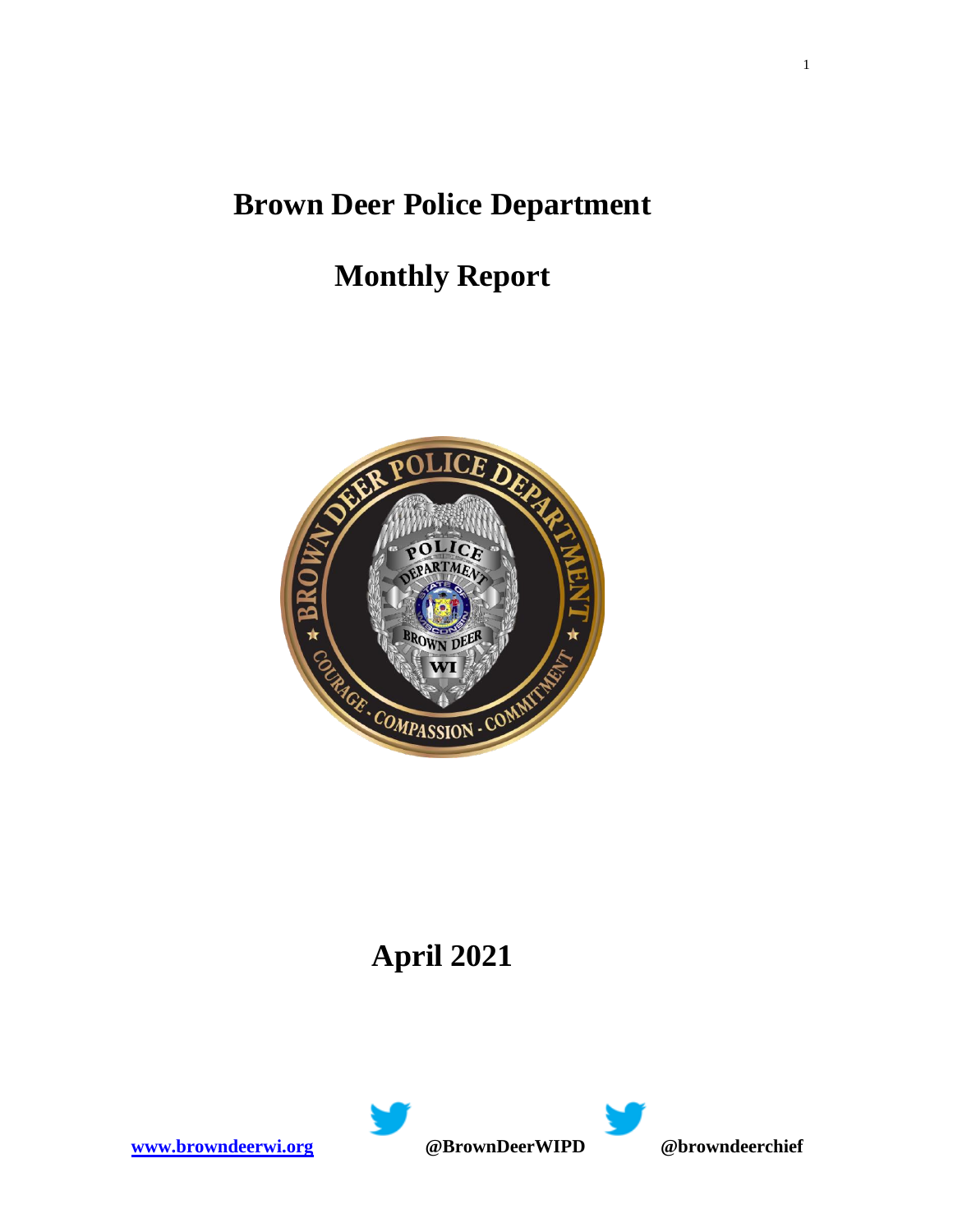#### *Activity Report:*

During the month of April, the Brown Deer Police Department responded to 1463 calls for service, issued 300 traffic citations, 79 parking citations and made 140 non-traffic related arrests/citations. Overall calls for service increased substantially from the prior month and prior year.

### **Citations & Arrests**

Traffic: **300** Non-Traffic: **140**

| <b>Speed Related</b>               | 64  | Weapon Related               |             |
|------------------------------------|-----|------------------------------|-------------|
| <b>Traffic Signs &amp; Signals</b> | 24  | Battery/Assault              | 9           |
| <b>Driver License Violations</b>   | 132 | Burglary/Trespassing         | 5           |
| <b>Vehicle Registration</b>        | 2   | <b>Disorderly Conduct</b>    | 15          |
| OMVWI/PAC                          | 10  | <b>Obstructing/Resisting</b> | 9           |
| Insurance                          | 38  | <b>Drug Related</b>          | 30          |
|                                    |     |                              |             |
| <b>Seat Belts</b>                  | 17  | Theft                        | $\mathbf 2$ |
| All Others                         | 13  | <b>Retail Theft</b>          | 18          |
|                                    |     | Robberv                      | 0           |
|                                    |     | <b>Domestic Related</b>      | 17          |
|                                    |     | Warrants                     | 13          |
|                                    |     | <b>All Others</b>            | 18          |

### **Chief's Report**

Due to the COVID-19 pandemic the Department continues to operate under its pandemic operations policy. Restrictions are being eased and the Department has increased enforcement actions and is participating in traffic grants.

On April  $1<sup>st</sup>$ , 2021, Brown Deer Officers were dispatched to a report of black smoke in the hallways at the Cherrywood Apartment Complex, 9500 N. Green Bay Road. Upon arrival, officers found a first-floor apartment was fully engulfed with flames and heavy black smoke had filled the entire complex. Officers worked with firefighters to rescue five individuals by ladder from second and third floor windows. The swift response from officers who located trapped residents and communicated their location to fire personnel undoubtably saved lives that morning. The North Shore Fire Marshal and Brown Deer Police Investigators determined the cause of the fire was a resident who had thrown a lit cigarette butt into the trash can next to their bed. Early estimates are that the fire caused over a million dollars damage. The unit's owner did not have insurance.

The Brown Deer Police Department is scheduled for a Wisconsin Law Enforcement Accreditation Group (WILEAG) on-site assessment May 11-13. WILEAG requires compliance with 242 standards assuring the best police practices are adhered to. Anyone wanting to comment on the department's ability to comply with WILEG standards may call the Assessment Team at 414-530-0409 on May 12th from 1:00 PM to 3:00 PM.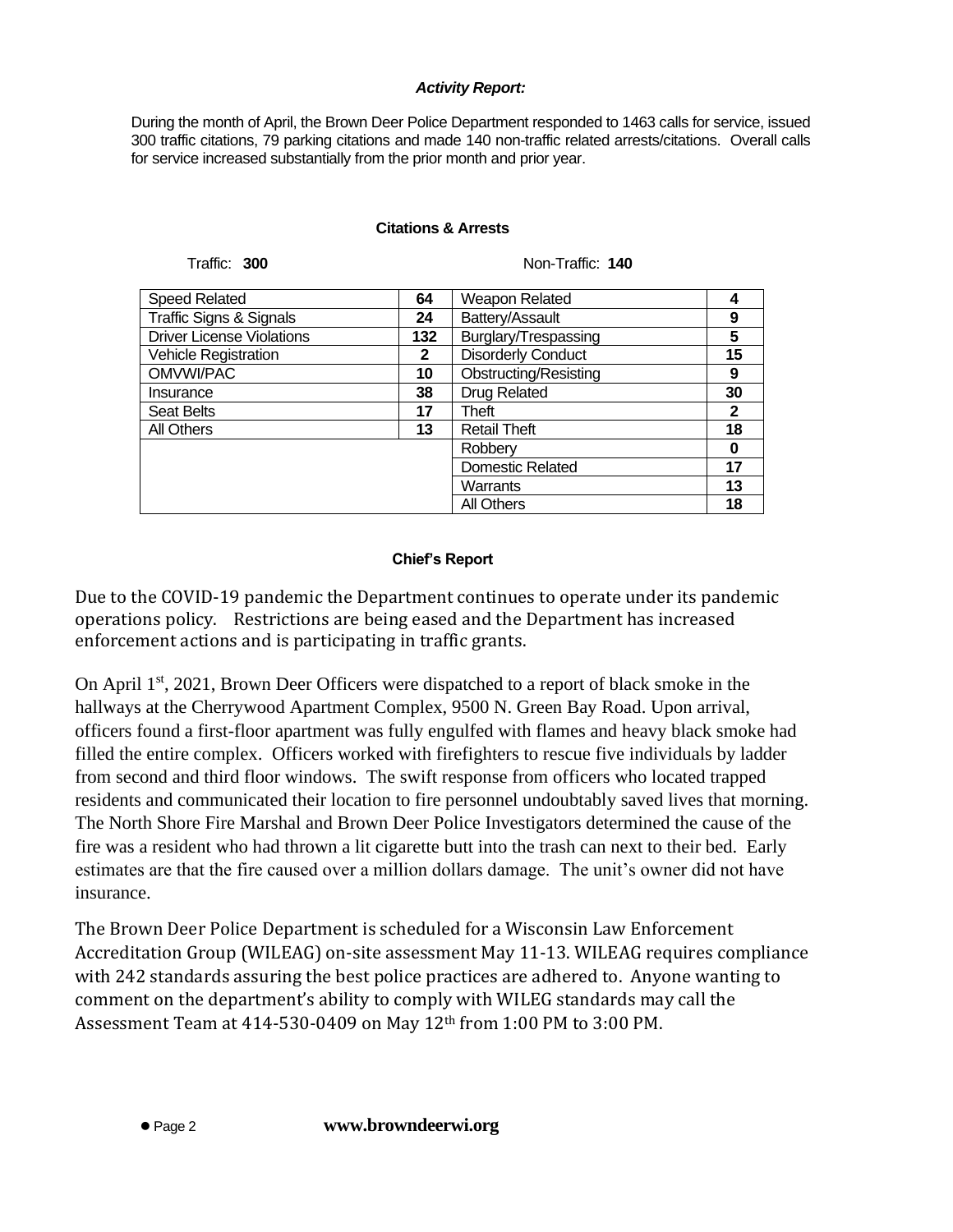



**2020/2021 Year to Date Enforcement Action (arrests, citations & warnings)**

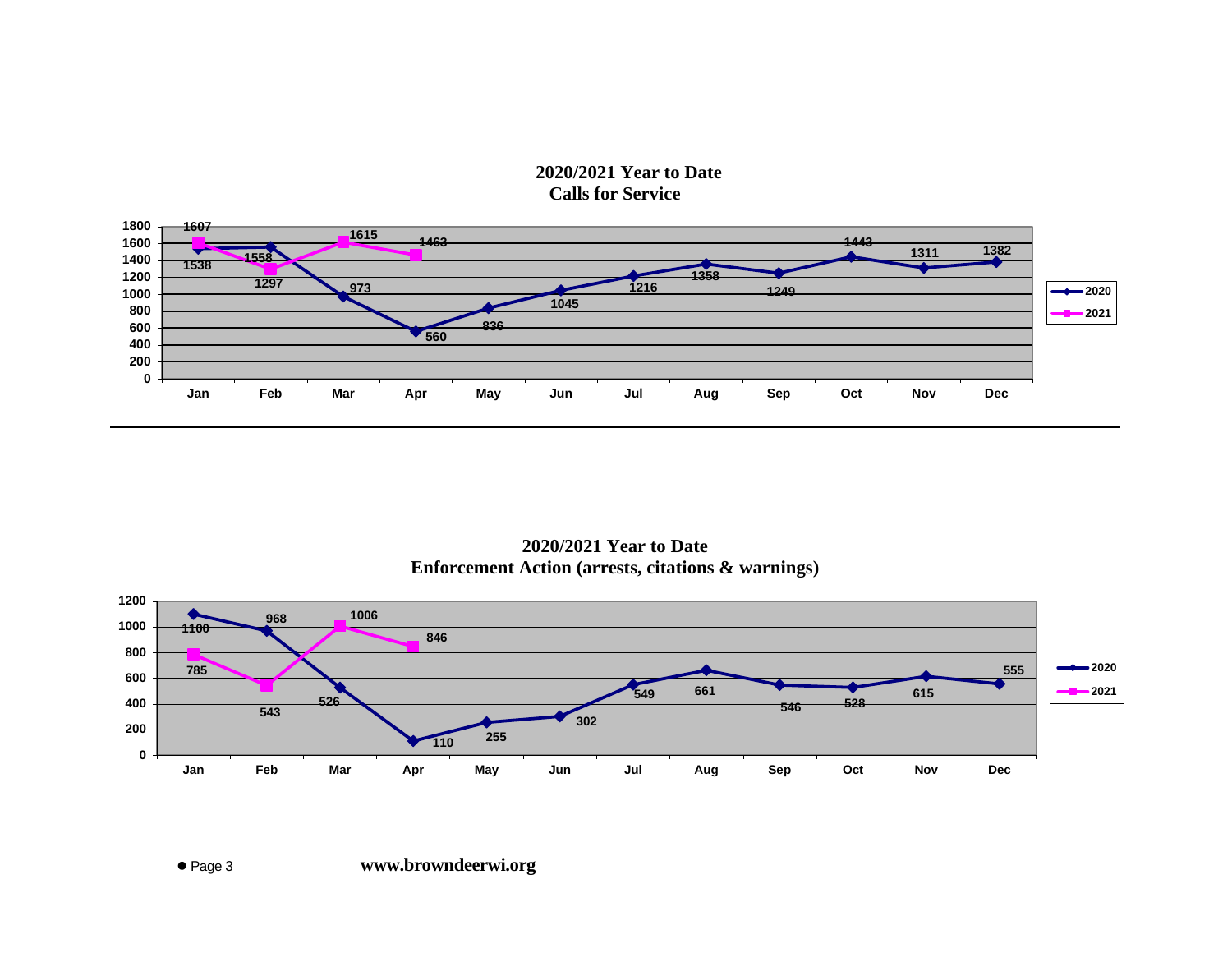**Reported Crime Comparison March 2020/2021**



**Reported Crime Comparison Year to Date**

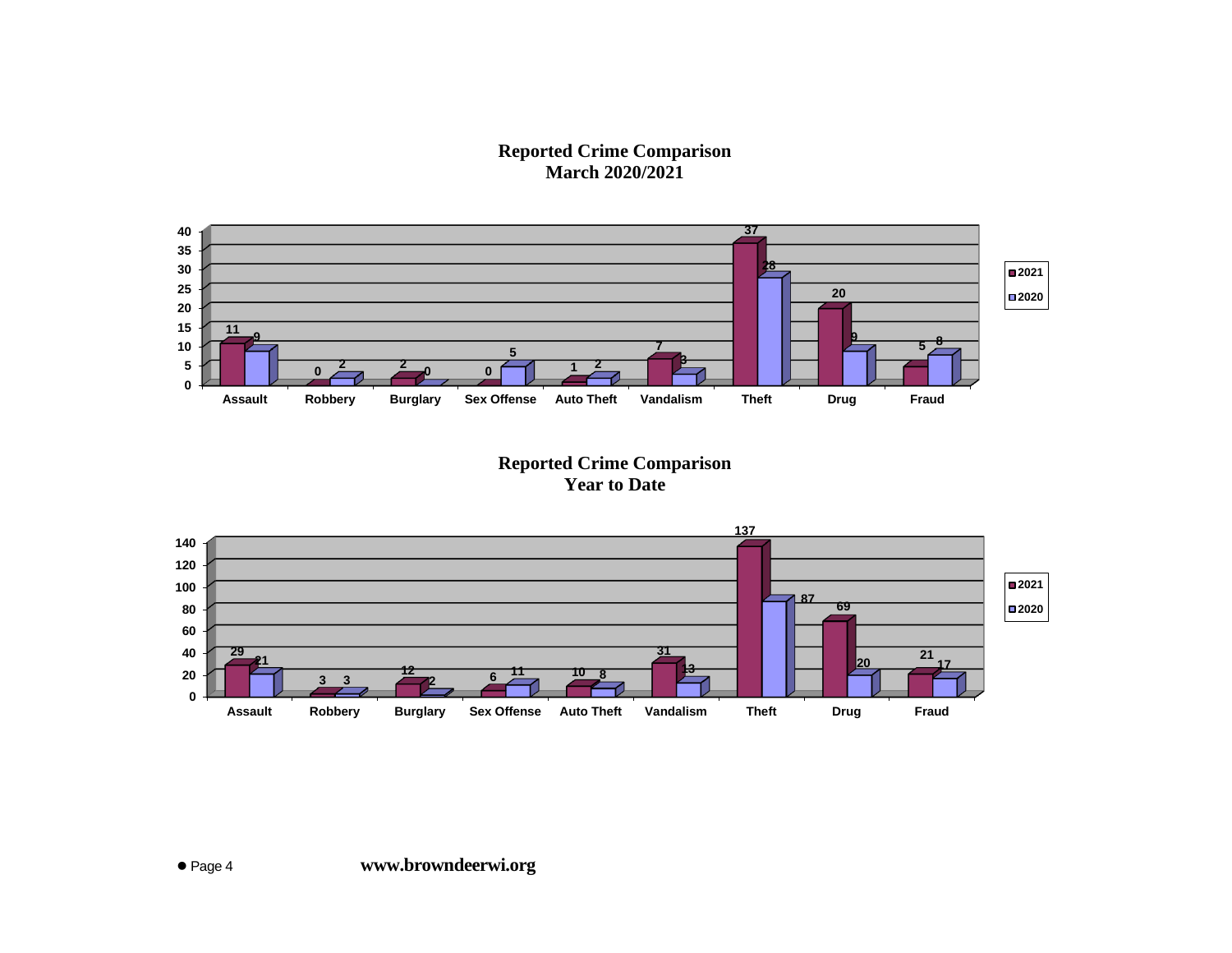

General Calls for Service – Complaints that typically do not require a police report and/or those that occur infrequently enough that they can't be assigned to one of the listed categories. Examples would be disabled vehicles, death investigations, etc.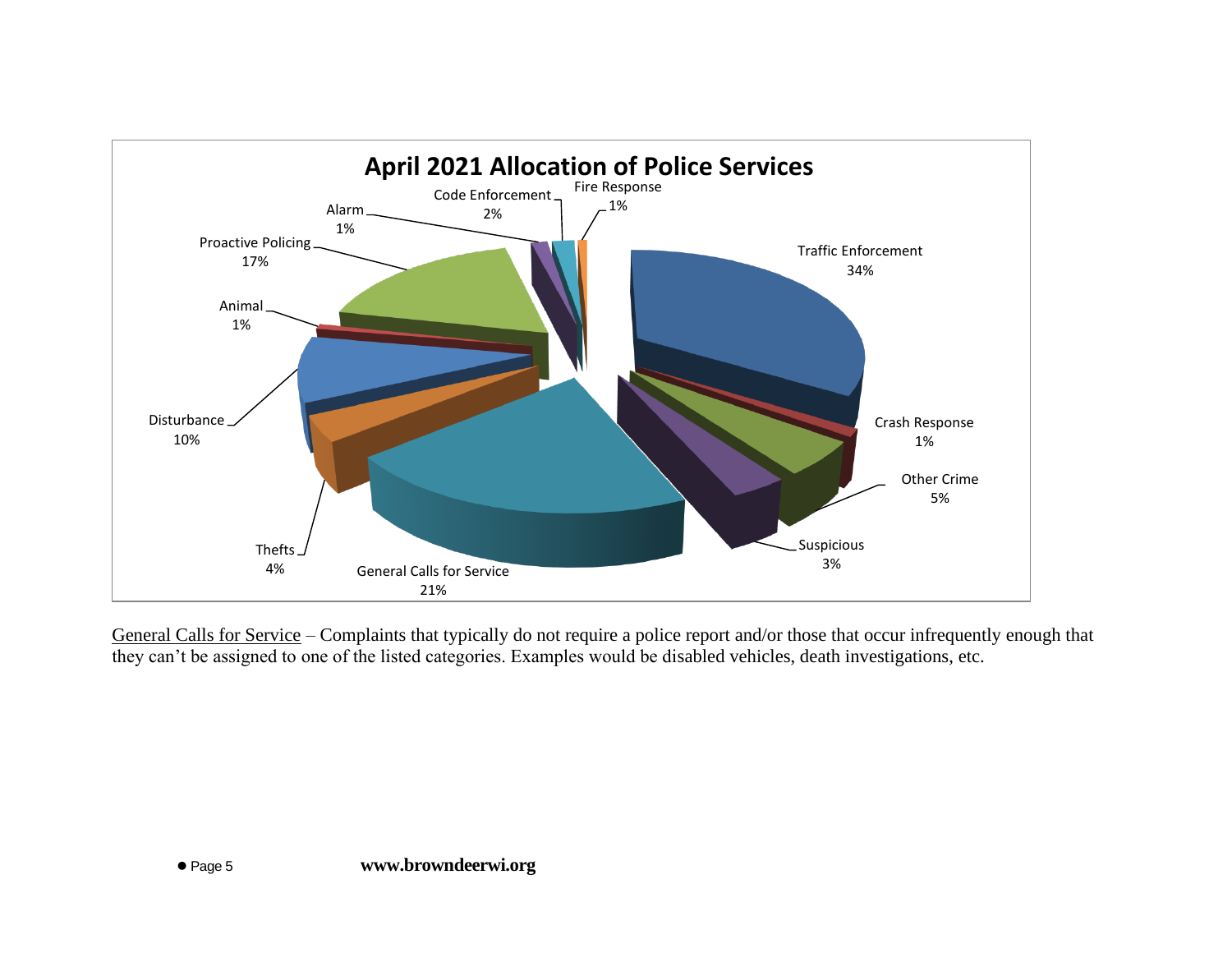

\* 70% of Bayside Reported Incidents are associated with the Communications Center



Part I offenses include: Homicide, assaults, burglary, robbery, theft and MV theft. Part II offenses include general order crimes such as disorderly conduct, frauds, vandalism, narcotic offenses.